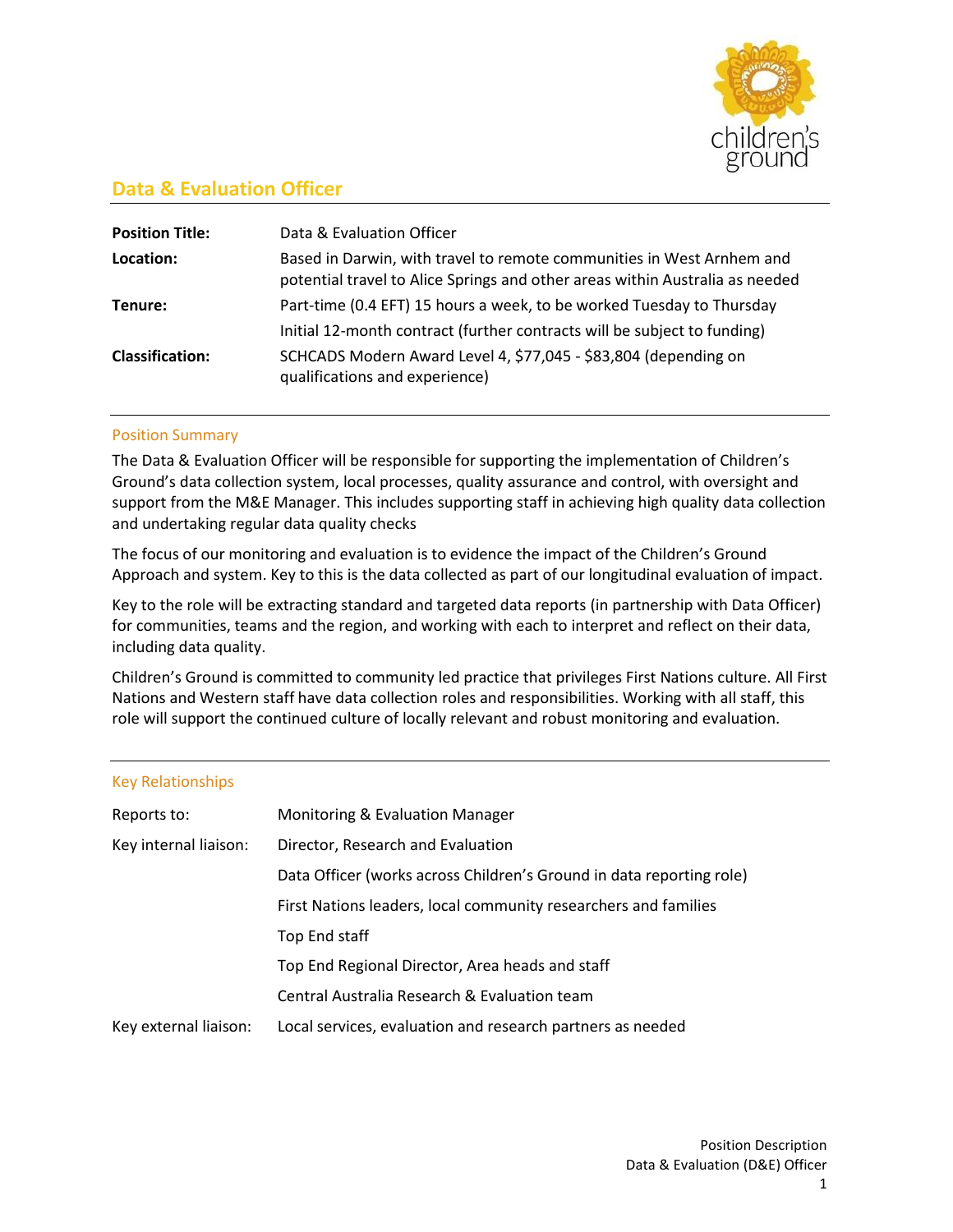### Key Responsibilities

The core responsibilities of this role focus on working with teams and communities to maintain high quality data collection and ensuring regular access to data for staff, families and reports.

### **1. Maintaining high-quality data systems and quality assurance processes**

- Weekly monitoring the quality of staff data entry
- Undertake regular quality checks of the data system ensuring quality, compliance and technical needs and standards are met for data collection, entry and reporting.
- Weekly checking of I-Pads to ensure they are synced to data system and data entry is complete
- Weekly follow-ups with staff to ensure all data entry is complete each week
- Ensure data entry is complete and high-quality within one week at the end of each quarter for funding report purposes
- Identify and share gaps in data quality for continuous improvement

### **2. Working with First Nations and Western staff in data collection**

- Supporting staff to achieve high quality data entry via the Children's Ground App. Including working with and train staff in data entry – in groups and with individuals
- Support relevant staff with transition to new data system (for governance, enterprise, training)
- Induct all new staff into data entry and interpretation meeting regularly with new staff over the first month of their employment
- Regular reminders that all staff are responsible for Family Health & Wellbeing promotion and support and data entry
- Document staff queries and desired changes to data app and system to identify process and support improvements - for continuous improvement
- Work with First Nation R&E staff to enfranchise them in data collection, quality, reporting and communication

### **3. Data reports and sharing with staff and communities**

- Working in partnership with the Data Officer to extract data outputs for monitoring quality, staff/community teams data reporting and practice reflection, and funding and organisational reports
- Regularly sit with teams, staff and communities to understand their data needs and support their interpretation of the data: At least monthly with teams and at least quarterly for each community
- Regularly reflect on data reporting and sharing processes ensure ongoing quality improvement.
- Engage in peer mentoring learning from First Nations staff and sharing your knowledge with First Nations staff (and all staff).

### **4. Evaluation reporting and other relevant tasks**

- Contribute high-quality data to progress and evaluation reports.
- Work with the M&E Manager and First Nations staff, leaders and communities to analyse data
- Contribute to quarterly reports describing progress, achievements and any challenges in data systems.
- Other monitoring, evaluation and research tasks as needed by M&E Manager or R&E Director.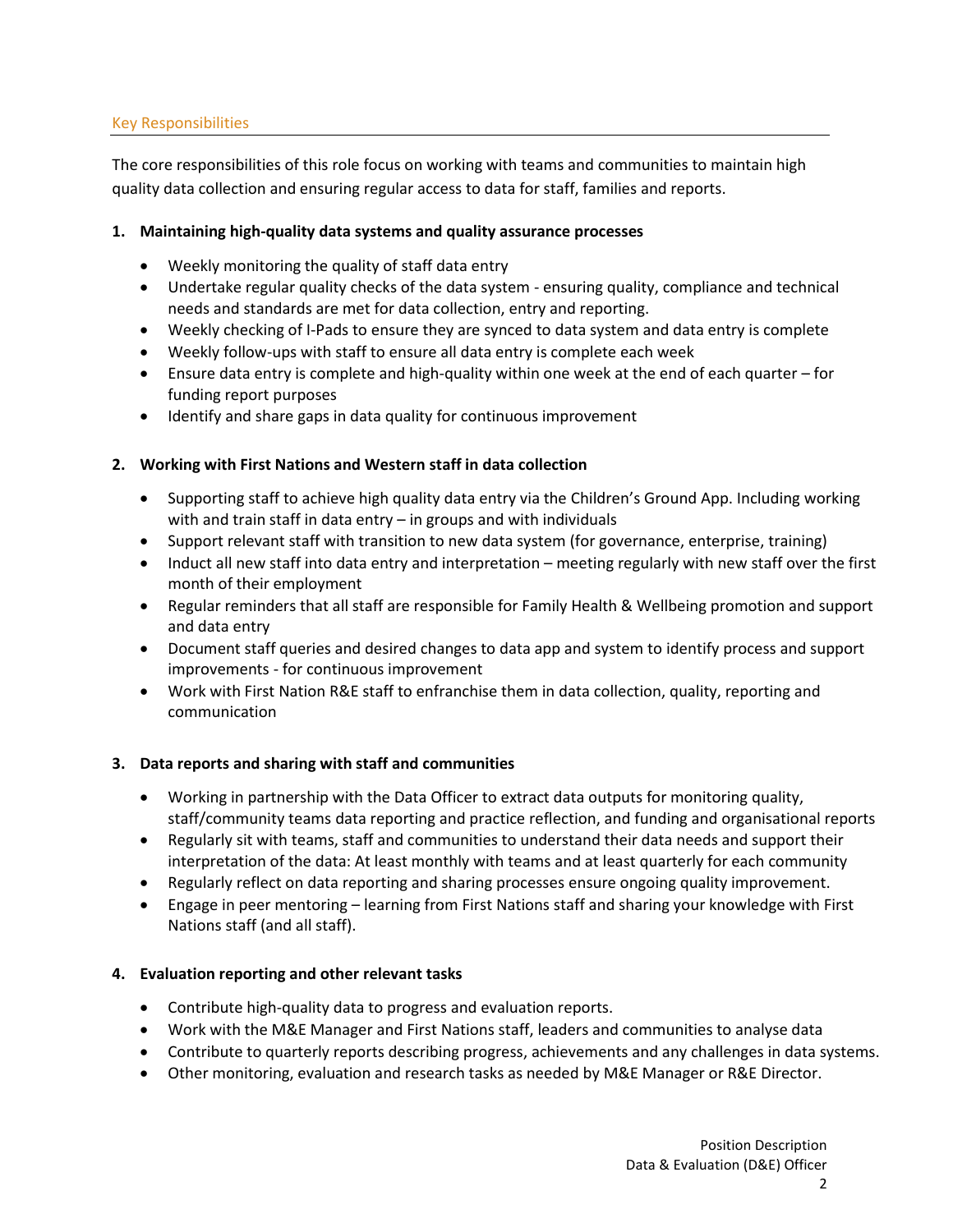# **5. Local community agency and respect for local cultural knowledge and life**

- Encourage and support all First Nations families, valuing their ideas, strategies and aspirations.
- Work with the M&E Manager to, where appropriate, meet with local First Nations people and elders to discuss content to inform monitoring, evaluation and research and ensure our approaches do not undermine and actively promote local cultural knowledge and practice.

### **6. Relationships**

- Actively engage as a member of the Children's Ground wide R&E team
- Develop professional, trusting and respectful relationships with people in the region.
- Maintain strong working relationship with Children's Ground internal partners.
- Develop and maintain strong relationships with relevant external partners.
- Represent Children's Ground at meetings when requested.

### **7. Contribute to Children's Ground:**

- Be a positive, innovative and active member of the Children's Ground team.
- Support a strong, connected, respectful and supportive organisation.
- Engage with local languages by learning basic words/phrases and using them in interactions with First Nations people.
- Participate in professional development programs offered by Children's Ground.
- Undertake other tasks as requested to support the Director of Research & Evaluation, any external evaluators/contractors and staff in communities for delivery of Children's Ground.

### Work Health and Safety

This role will require working regularly in outdoor conditions, sitting, standing and moving around in outdoor settings, including getting in and out of motor vehicles and remote location work.

### Key Selection Criteria

### **Essential skills and experience**

- Relevant degree/qualification or relevant professional experience in data system management
- Demonstrated experience in data system management and in applying data quality and integrity processes and checks for continuous quality improvement
- Knowledge and skills in using Microsoft Word, Excel and Access
- Experience communicating data to various community and service stakeholders
- Experience working alongside First Nations communities
- Excellent verbal and written communication skills
- Ability to plan, organise and prioritise workload around importance and project timelines
- Ability to work cooperatively and collaboratively as a member of the team, and to work autonomously
- Current Driver's Licence
- Willingness to undergo a National Police Check and obtain an NT OCHRE Working with Children Check